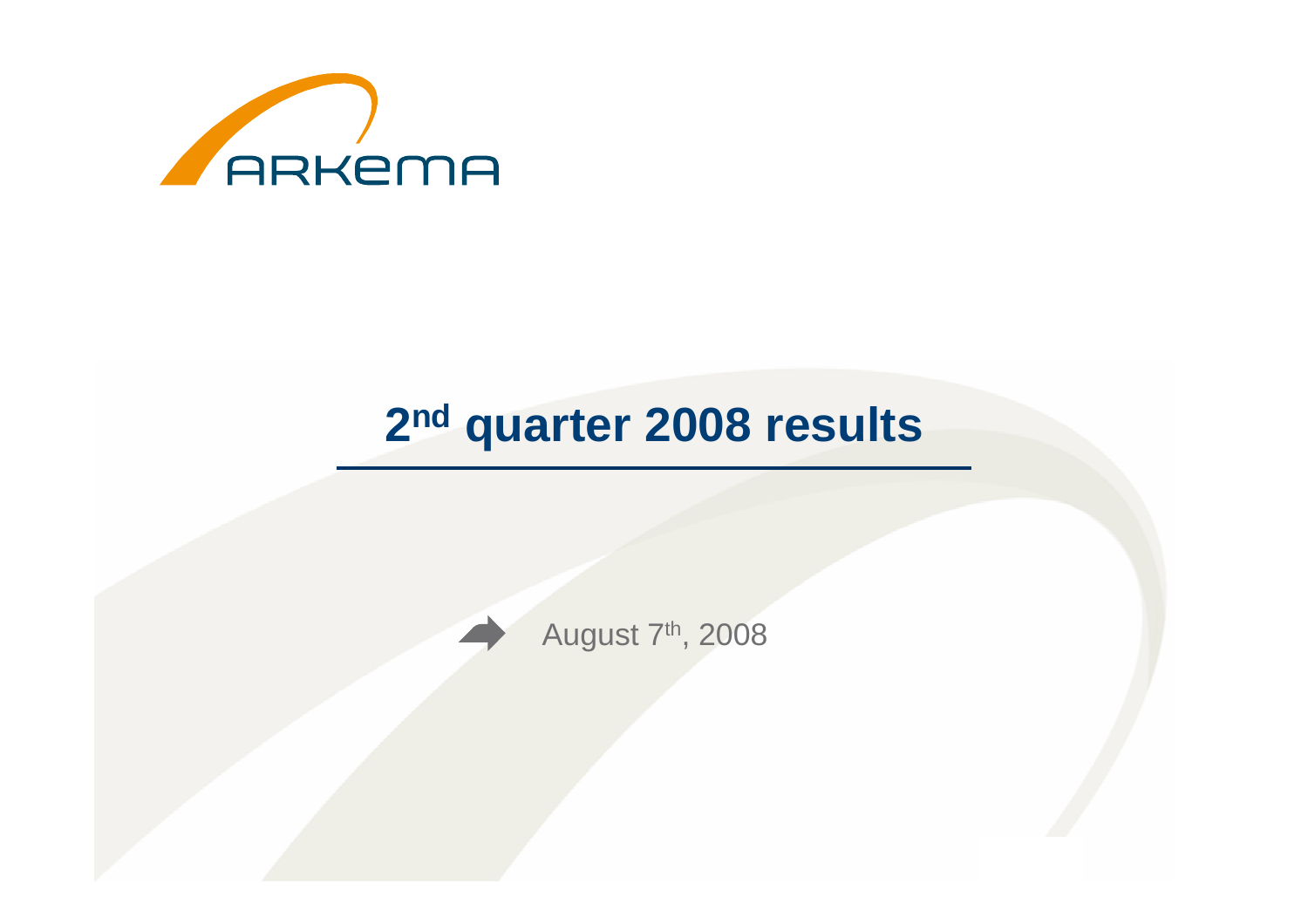# **2Q'08 : a strong quarter**

- ij. **EBITDA +5.3% vs. 2Q'07 despite a more challenging environment**
- ii. **Industrial Chemicals & Performance Products EBITDA margins > 14%**
- **ii Benefits from a continuous and indepth internal transformation**
- ij. **10% EBITDA margin target for 2008 on course**





**Net income – group share (€m)**



- **New initiatives during the 2nd quarter 2008**æ. **Productivity** 
	- Reorganisation of MBS activity
	- New productivity effort within Alphacan
- ģ. **Growth**

Expansion of the PMMA unit in Bristol

ij. **M&A**

> Acquisition of Ethacryl (Coatex)Acquisition of activated carbon in Italy (CECA)

#### ij. **Other projects**

 Approval by UN of Changshu CDM projectApproval by EU of Genesis project

**ARKEMA**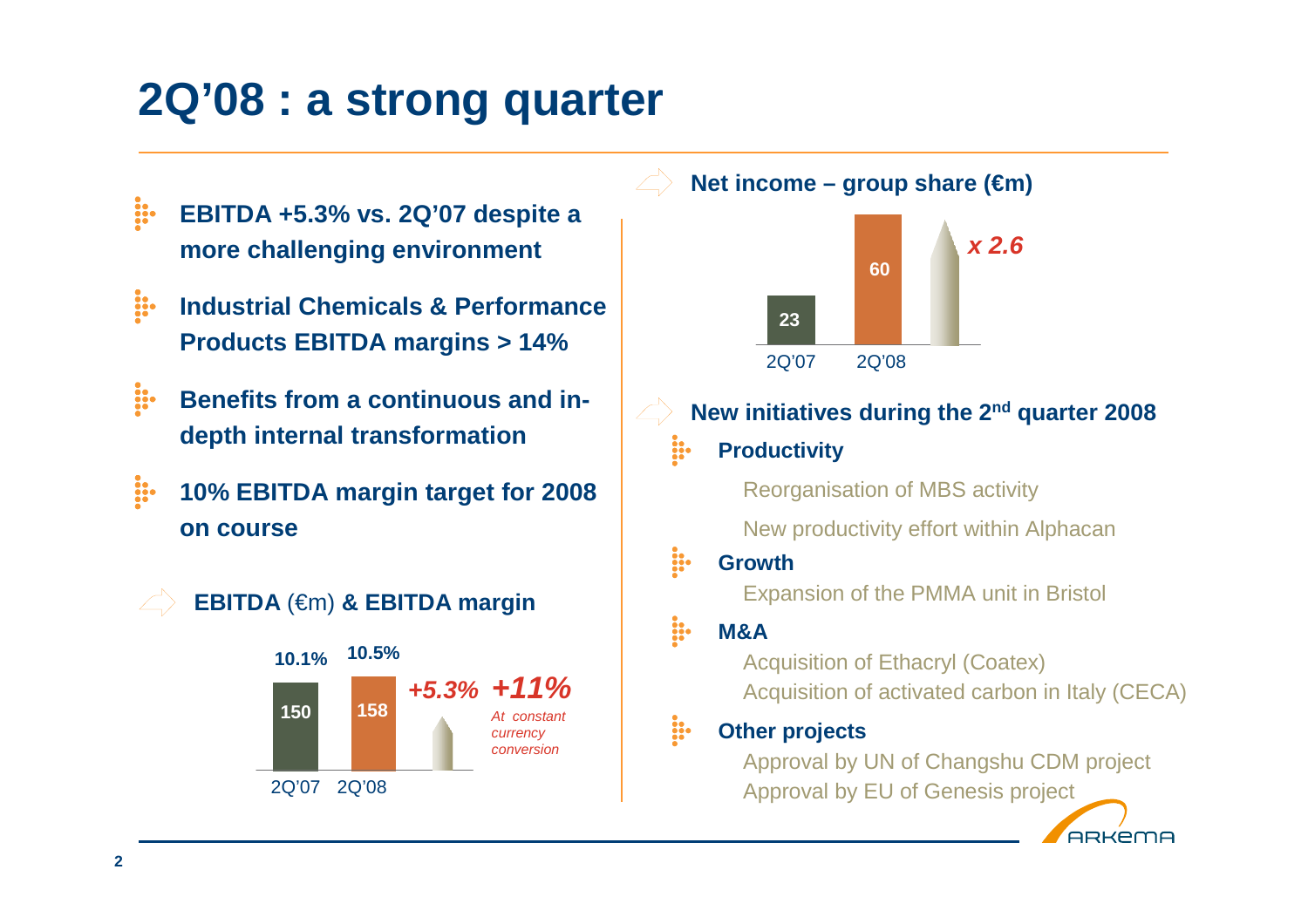## **Excellent progression of results in 2nd qtr 2008**

|                                         | <b>2Q'07</b> | <b>2Q'08</b> | <b>Variation</b> | <b>1Q'08</b> |
|-----------------------------------------|--------------|--------------|------------------|--------------|
| <b>Sales</b>                            | 1,489        | 1,509        | $+1.3%$          | 1,492        |
| <b>EBITDA</b><br><b>EBITDA</b> margin   | 150<br>10.1% | 158<br>10.5% | $+5.3%$          | 159<br>10.7% |
| <b>Operating income (recurring)</b>     | 97           | 97           |                  | 100          |
| Non recurring items                     | (53)         | (15)         |                  | 5            |
| Adjusted net income                     | 68           | 73           | $+7.4%$          | 67           |
| <b>Net income</b> (group share)         | 23           | 60           | x2.6             | 72           |
| Net debt (06/30/2008 vs.<br>12/31/2007) | 459          | 592          |                  | 576          |

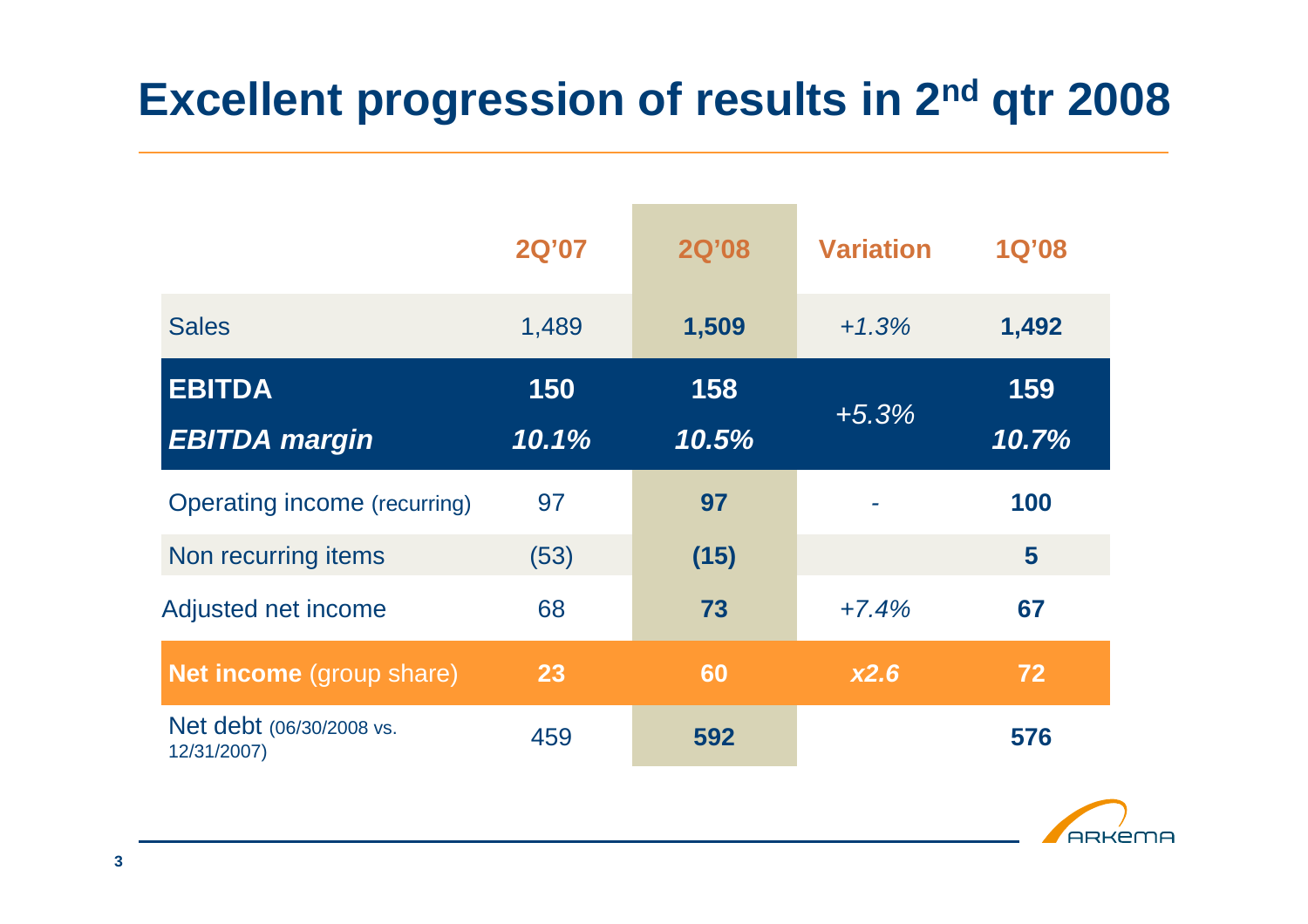## **+6.4% organic growth (at constant perimeter and exchange rate)**

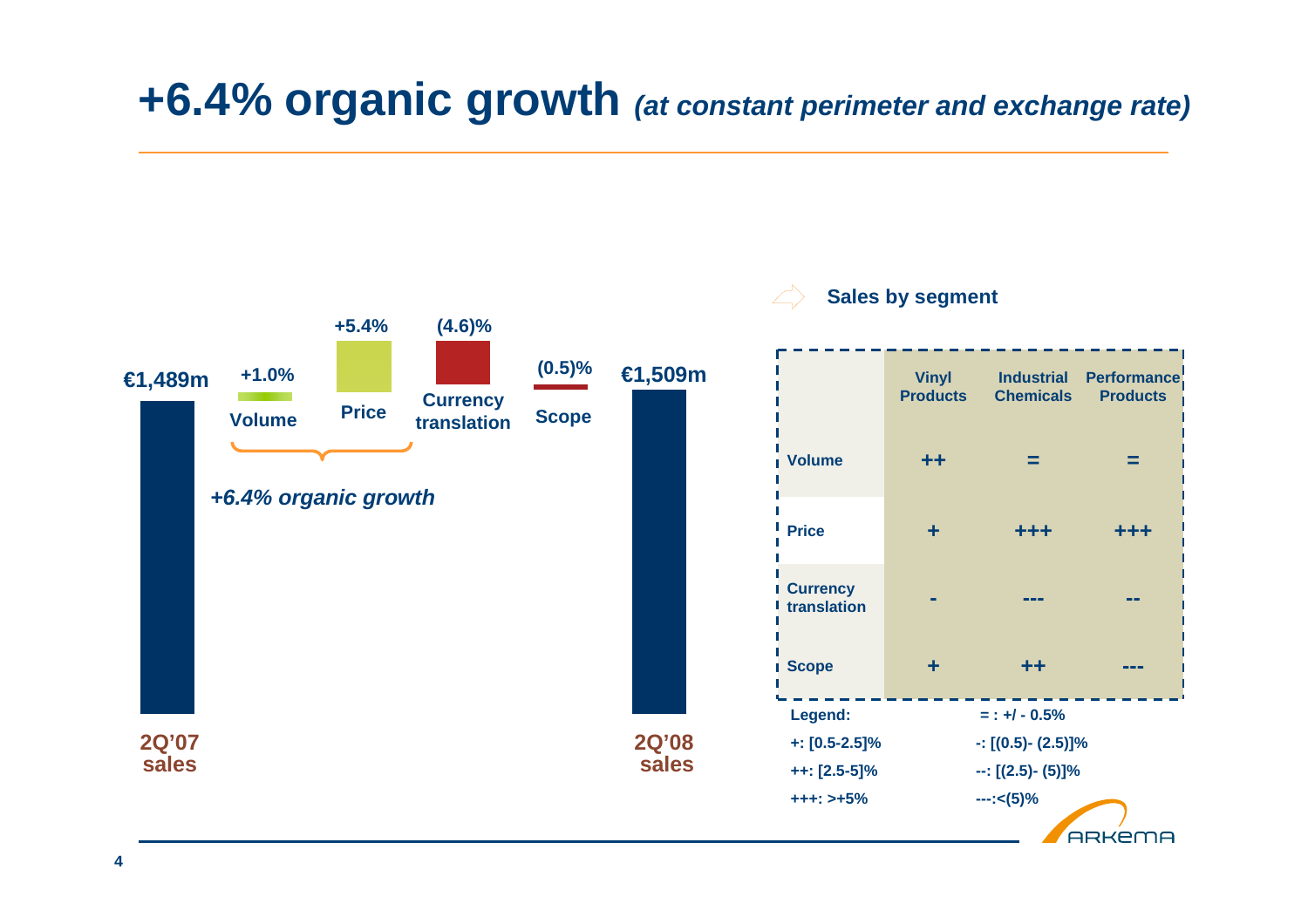## **Significant EBITDA growth in a more challenging environment**

#### ₩. **EBITDA up 5.3% at €158m**

- Price increases to compensate for higher raw materials  $\bullet$
- $\bullet$ Negative impact from €/\$ exchange rate
- $\bullet$ EBITDA of Industrial Chemicals and Performance Products up by ~+20%
- PVC margin squeeze due to a time lag between price increase and cost of ethylene.

#### $\ddot{u}$ **Strong impact of self-help initiatives**

- $\bullet$  Benefits from restructuring plans (fluorochemicals, functional additives and technical polymers)
- $\bullet$  Contribution from new product developments and capacity extensions (fluorochemicals, thiochemicals, molecular sieves, fluoropolymers, polyamides…)
- $\bullet$ Successful integration of Coatex

## **EBITDA margins of Industrial Chemicals and Performance Products above 14%**

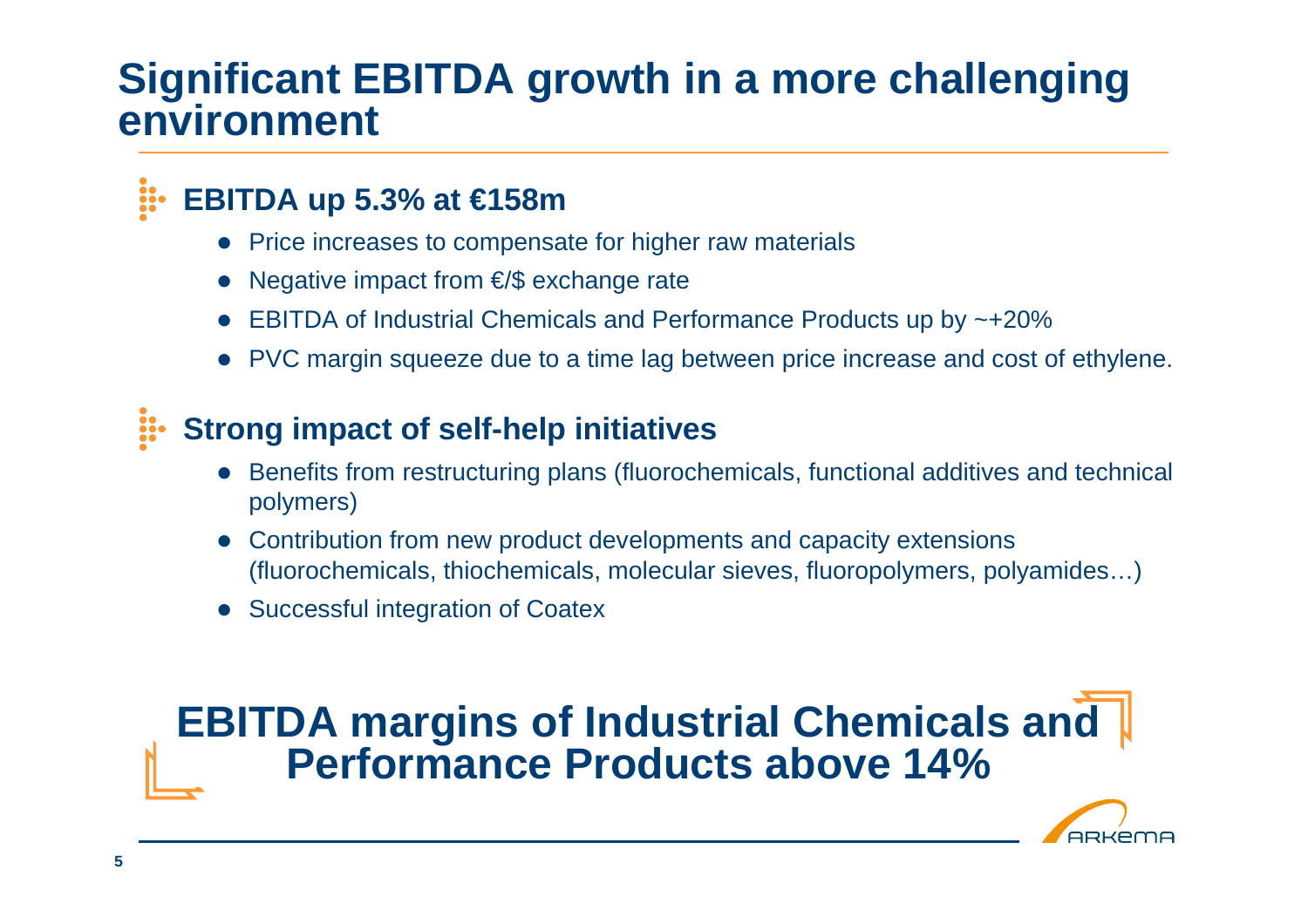## **Vinyl Products: pressure on PVC margins intensifies**

#### **2nd quarter 2008 performance**

| $(\epsilon m)$                    | <b>2Q'07</b> | <b>2Q'08</b> |        |
|-----------------------------------|--------------|--------------|--------|
| <b>Sales</b>                      | 376          | 395          | $+5%$  |
| <b>EBITDA</b>                     | 33           | 14           | (58%)  |
| <b>EBITDA margin</b>              | 8.8%         | 3.5%         | $\sim$ |
| <b>Recurring operating income</b> | 27           | 4            | (85%)  |

**Margin squeeze resulting from a sharp increase of ethylene prices**

**Strong demand and high level of price in caustic soda** 

**Decent volumes in European PVC with heterogeneous situations from one**  $\left\langle \right\rangle$ **country to another**

**Continuing focus on costs** $\left\langle \right\rangle$ 

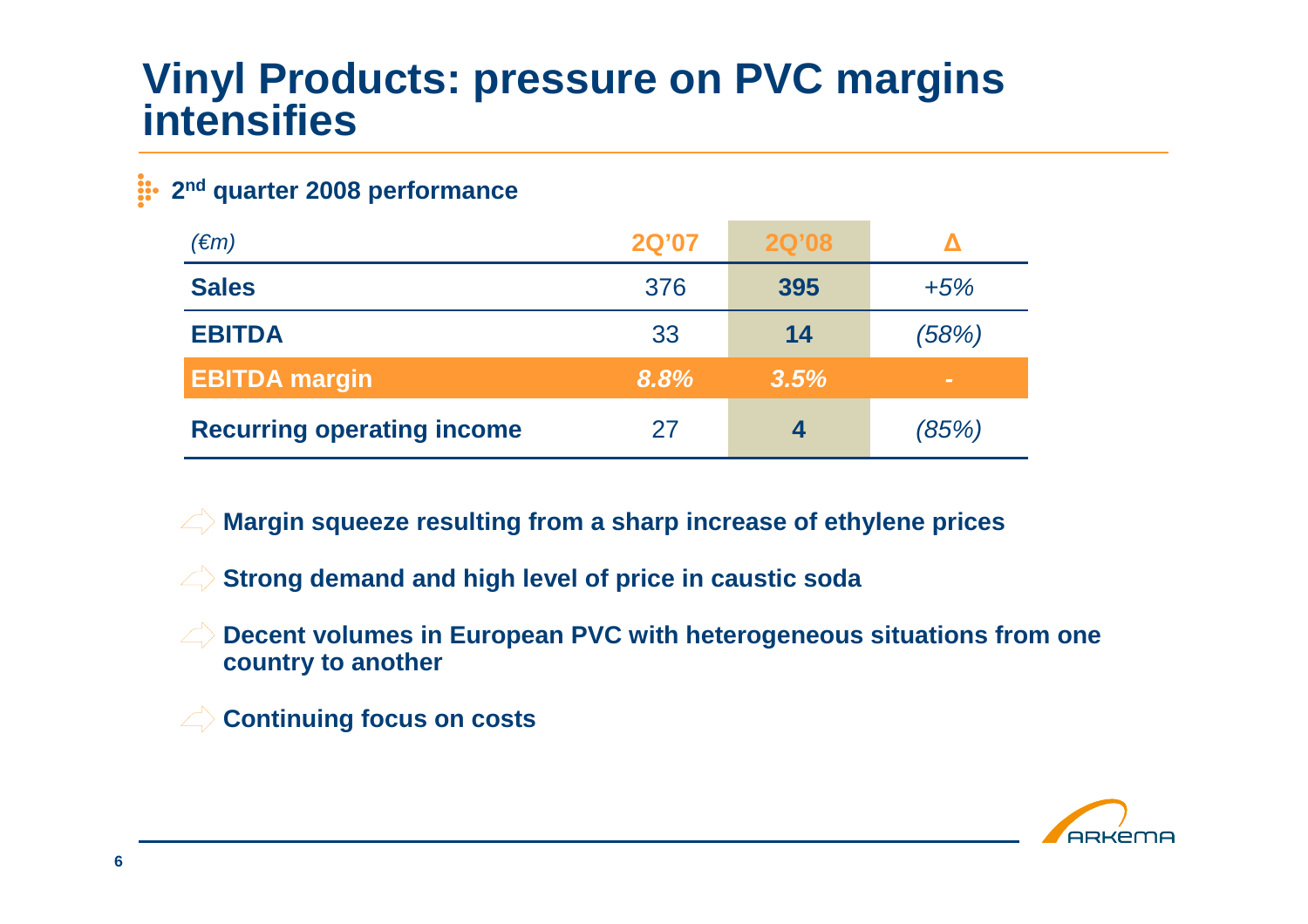## **Industrial Chemicals: +19% EBITDA growth**

### **2nd quarter 2008 performance**

| $(\epsilon m)$                    | <b>2Q'07</b> | <b>2Q'08</b> |        |
|-----------------------------------|--------------|--------------|--------|
| <b>Sales</b>                      | 658          | 682          | $+4%$  |
| <b>EBITDA</b>                     | 81           | 96           | $+19%$ |
| <b>EBITDA margin</b>              | 12.3%        | 14.1%        | $\sim$ |
| <b>Recurring operating income</b> | 56           | 66           | $+18%$ |

**+6.1% organic growth (at constant perimeter and exchange rate)**

- **Price increases in each business unit**
- **Contribution from capacity extension (fluorochemicals, thiochemicals…)** $\left\langle \right\rangle$
- **Successful integration of Coatex**
- **Acrylics remain in low cycle conditions**
- **Benefits from restructuring initiatives, especially Pierre-Bénite (Fr)**

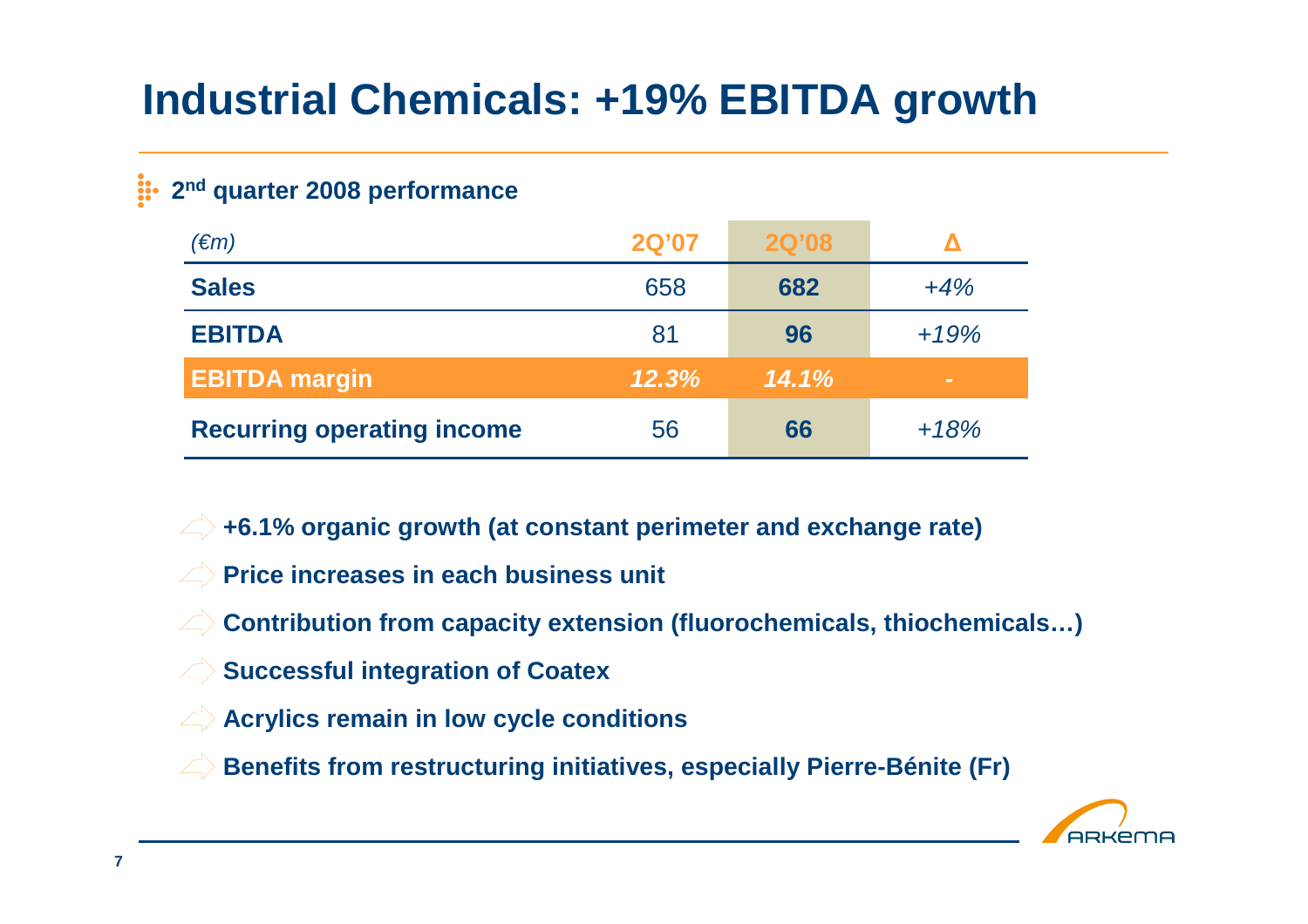## **Performance Products: record high EBITDA margin at 14.2%**

### **2nd quarter 2008 performance**

| $(\epsilon m)$                    | <b>2Q'07</b> | <b>2Q'08</b> |        |
|-----------------------------------|--------------|--------------|--------|
| <b>Sales</b>                      | 453          | 430          | (5%)   |
| <b>EBITDA</b>                     | 50           | 61           | $+22%$ |
| <b>EBITDA margin</b>              | 11.0%        | 14.2%        | $\sim$ |
| <b>Recurring operating income</b> | 28           | 40           | $+43%$ |

**+8.4% organic growth (at constant perimeter and exchange rate)**

- **Increase in sales prices in each of the business unit**
- **Negative impact from US dollar vs. euro exchange rate and from urea formaldehyde resins divestiture**
- **Low demand in US construction and increase of tin price negatively impacted functional additives**
- **Contribution from new product development in fast growing markets (polyamides, fluoropolymers, molecular sieves…)**
- **Implementation of restructuring initiatives in functional additives and technical polymers)**

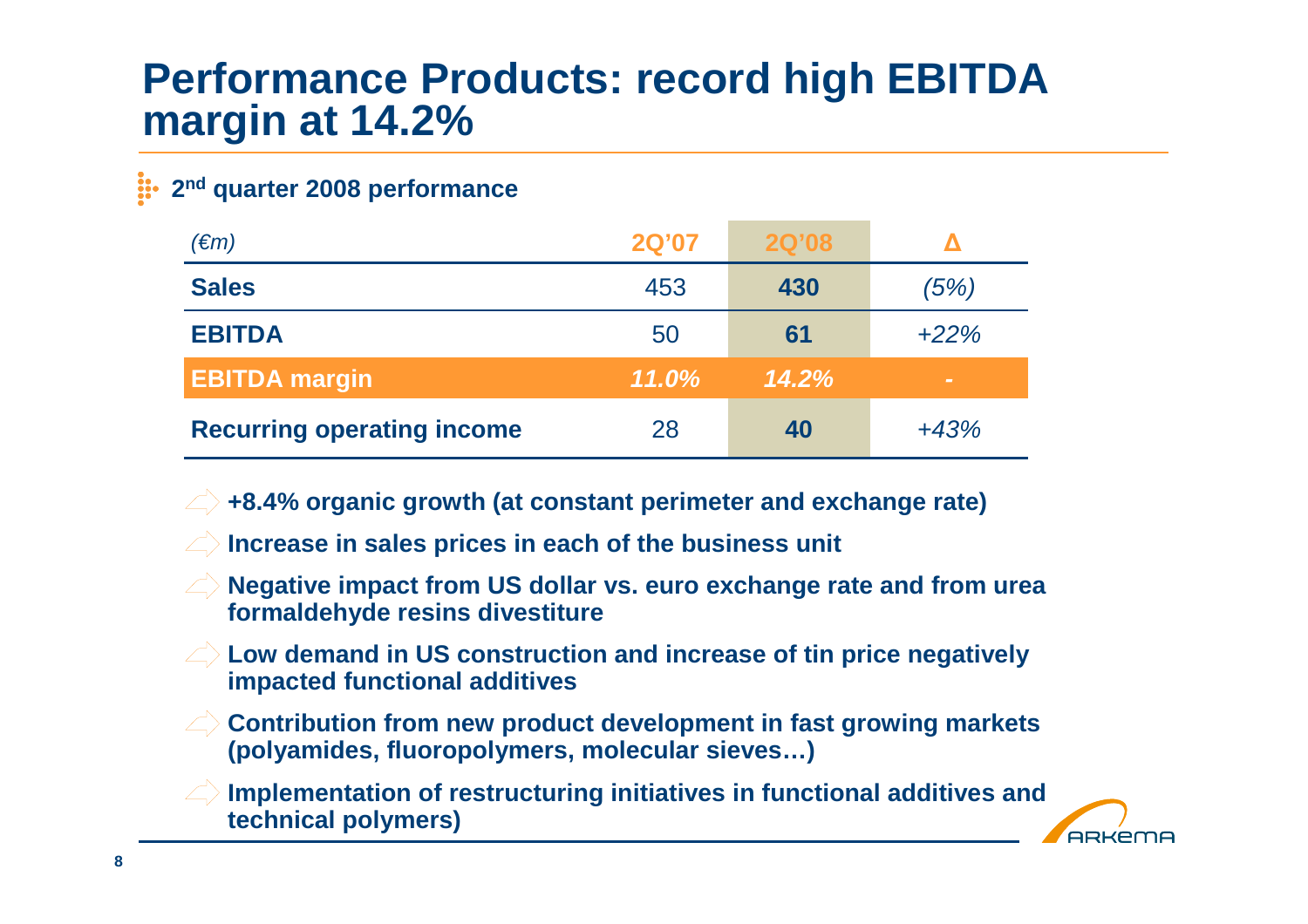# **2008 outlook**

**ij. A more challenging environment in 2nd semester of 2008**

- •High and volatile raw material and energy costs
- •Weak US dollars versus euro
- •Slowdown of the US economy

**ii Continuous focus on price increases and self-help**

**+€80m EBITDA in 2008 from self-help**

ij. **New initiatives to adapt to a more challenging and uncertain environment**

# **10% EBITDA margin target for 2008**